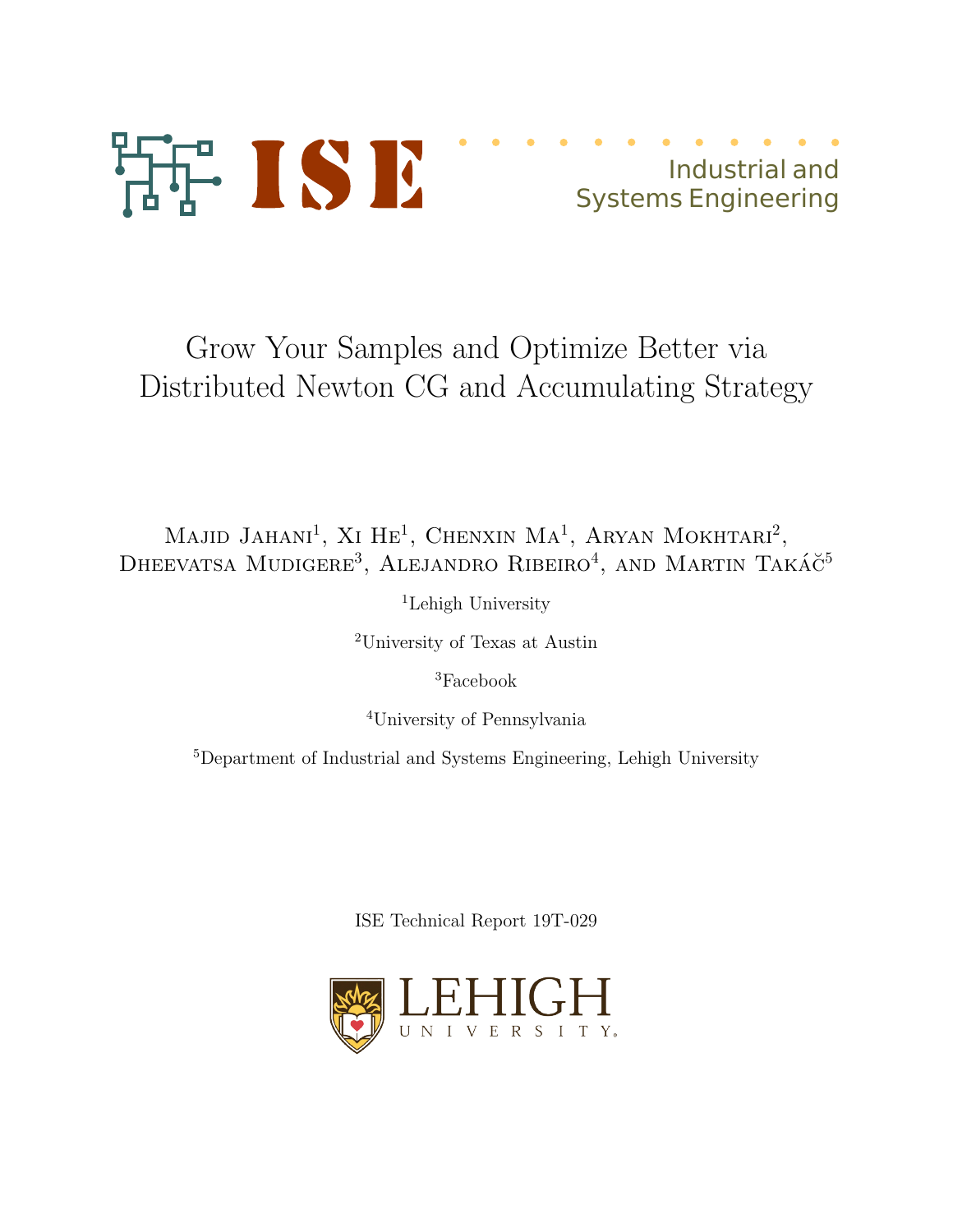### Grow Your Samples and Optimize Better via Distributed Newton CG and Accumulating Strategy

Majid Jahani Lehigh University maj316@lehigh.edu

Xi He Lehigh University heeryerate@gmail.com

Chenxin Ma Lehigh University machx9@gmail.com

Aryan Mokhtari University of Texas at Austin mokhtari@austin.utexas.edu

Alejandro Ribeiro University of Pennsylvania aribeiro@seas.upenn.edu

Dheevatsa Mudigere Facebook dheevatsa@fb.com

Martin Takáč Lehigh University Takac.MT@gmail.com

### Abstract

In this work<sup>1</sup>, we propose a Distributed Accumulated Newton Conjugate gradiEnt (DANCE) method in which sample size is gradually increasing to quickly obtain a solution whose empirical loss is under satisfactory statistical accuracy. We give various iteration complexity results, communication efficiency and stopping criteria of the method, and perform extensive numerical experiments.

#### 1 Introduction

In the field of machine learning, solving the expected risk minimization problem has received lots of attentions over the last decades, which is in the form of

$$
\min_{w \in \mathbb{R}^d} L(w) = \min_{w \in \mathbb{R}^d} \mathbb{E}_z[f(w, z)],\tag{1.1}
$$

where z is a  $d + 1$  dimensional random variable containing both feature variables and a response variable.  $f(w, z)$  is a loss function with respect to w and any fixed value of z. One general idea is to estimate the expectation with a statistical average over a large number of independent and identically distributed data samples  $\{z_1, z_2, \ldots, z_N\}$  where N is the total number of samples. The problem in (1.1) can be rewritten as the Empirical Risk Minimization (ERM) problem

$$
\min_{w \in \mathbb{R}^d} L_N(w) = \min_{w \in \mathbb{R}^d} \frac{1}{N} \sum_{i=1}^N f_i(w), \tag{1.2}
$$

where  $f_i(w) = f(w, z_i)$ . Many studies have been done on developing optimization algorithms to find an optimal solution of the above problem under different setting. For example, the studies by [2, 13, 19, 24] are some of the gradient-based methods which require at least one pass over all data samples to evaluate the gradient  $\nabla L_N(w)$ . As the sample size N becomes larger, these methods would be less efficient compared to stochastic gradient methods where the gradient is approximated based on a small number of samples [12, 17, 18, 25, 27, 29]. Second order methods are well known to share faster convergence rate by utilizing the Hessian information. Recently, several papers by  $[3-6, 10, 16, 22, 26, 28]$  have studied how to apply second orders methods to solve ERM problem.

33rd Conference on Neural Information Processing Systems (NeurIPS 2019), Vancouver, Canada.

<sup>&</sup>lt;sup>1</sup>The full-length paper including additional results, proofs of statements and details of experiments, is available in [15].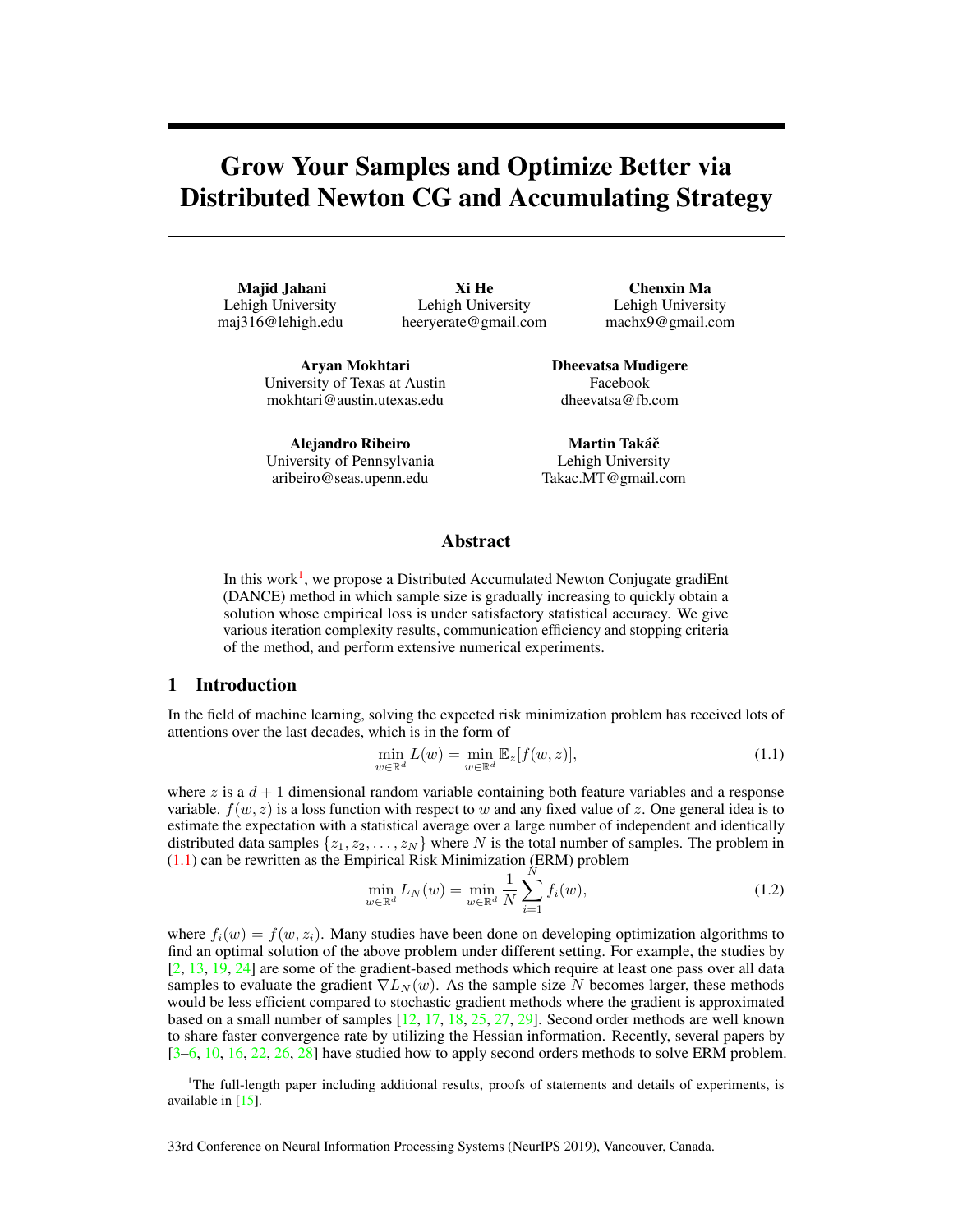However, evaluating the Hessian inverse or its approximation is always computationally costly, leading to a significant difficulty on applying these methods on large-scale problems.

The above difficulty can be addressed by applying the idea of adaptive sample size methods by recent works of [14, 21, 23], which is based on the following two facts. First, the empirical risk and the statistical loss have different minimizers, and it is not necessary to go further than the difference between the mentioned two objectives, which is called *statistical accuracy*. More importantly, if we increase the size of the samples in the ERM problem the solutions should not significantly change as samples are drawn from a fixed but unknown probability distribution.

In this paper, we propose an increasing sample size second-order method which solves the Newton step in ERM problems more efficiently. Our proposed algorithm, called Distributed Accumulated Newton Conjugate gradiEnt (DANCE), starts with a small number of samples and minimizes their corresponding ERM problem. This subproblem is solved up to a specific accuracy, and the solution of this stage is

Table 1: Comparison of computational complexity between different algorithms for convex functions

| Method           | Complexity                                  |
|------------------|---------------------------------------------|
| <b>AdaNewton</b> | $\mathcal{O}(2Nd^2+d^3\log_2(N))$           |
| $k$ -TAN         | $\mathcal{O}(2Nd^2 + d^2 \log_2(N) \log k)$ |
| <b>DANCE</b>     | $\mathcal{O}((\log_2(N))^3 N^{1/4} d^2)$    |

used as a warm start for the next stage in which we solve the next empirical risk with a larger number of samples, which contains all the previous samples. Such procedure is run iteratively until either all the samples have been included, or we find that it is unnecessary to further increase the sample size. Our DANCE method combines the idea of increasing sample size and the inexact damped Newton method discussed in the works of  $[31]$  and  $[20]$ . Instead of solving the Newton system directly, we apply preconditioned conjugate gradient (PCG) method as the solver for each Newton step. The DANCE method is designed to be easily parallelized and shares the strong scaling property, i.e., linear speed-up property. We formally characterize the required number of communication rounds to reach the statistical accuracy of the full dataset. In particular, Table 1 highlights the advantage of DANCE with respect to other adaptive sample size methods.

#### 2 Problem Formulation

In this paper, we focus on finding the optimal solution  $w^*$  of the problem in (1.1). As described earlier, due to difficulties in the expected risk minimization, as an alternative, we aim to find a solution for the empirical loss function  $L_N(w)$ , which is the empirical mean over N samples. Now, consider the empirical loss  $L_n(w)$  associated with  $n \leq N$  samples. In [9] and [7], it has been shown that the difference between the expected loss and the empirical loss  $L_n$  with high probability (w.h.p.) is upper bounded by the statistical accuracy  $V_n$ , i.e., w.h.p.  $\sup_{w \in \mathbb{R}^d} |L(w) - L_n(w)| \leq V_n$ , where  $\bar{V}_n = \mathcal{O}(1/n^{\gamma})$  where  $\gamma \in [0.5, 1]$  [1, 8, 30].

For problem (1.2), if we find an approximate solution  $w_n$  which satisfies the inequality  $L_n(w_n)$  –  $L_n(\hat{w}_n) \leq V_n$ , where  $\hat{w}_n$  is the true minimizer of  $L_n$ , it is not necessary to go further and find a better solution (a solution with less optimization error). The reason comes from the fact that for a more accurate solution the summation of estimation and optimization errors does not become smaller than  $V_n$ . Therefore, when we say that  $w_n$  is a  $V_n$ -suboptimal solution for the risk  $L_n$ , it means that  $L_n(w_n) - L_n(\hat{w}_n) \leq V_n$ . In other words,  $w_n$  solves problem (1.2) within its statistical accuracy.

It is crucial to note that if we add an additional term in the magnitude of  $V_n$  to the empirical loss  $L_n$ , the new solution is also in the similar magnitude as  $V_n$  to the expected loss L. Therefore, we can regularize the non-strongly convex loss function  $L_n$  by  $cV_n||w||^2/2$  and consider it as follows:

$$
\min_{w \in \mathbb{R}^d} R_n(w) := \frac{1}{n} \sum_{i=1}^n f_i(w) + \frac{cV_n}{2} ||w||^2.
$$
\n(2.1)

In order to prove our results the following conditions are considered in our analysis.

Assumption 1. *The loss functions* f(w, z) *are convex w.r.t* w *for all values of* z*. In addition, their gradients* ∇f(w, z) *are* M−*Lipschitz continuous.*

**Assumption 2.** *The loss functions*  $f(w, z)$  *are self-concordant w.r.t* w *for all values of* z.

The immediate conclusion of Assumption 1 is that both  $L(w)$  and  $L_n(w)$  are convex and M-smooth. Also, we can note that  $R_n(w)$  is  $cV_n$ -strongly convex and  $(cV_n + M)$ -smooth. Moreover, by Assumption 2,  $R_n(w)$  is also self-concordant.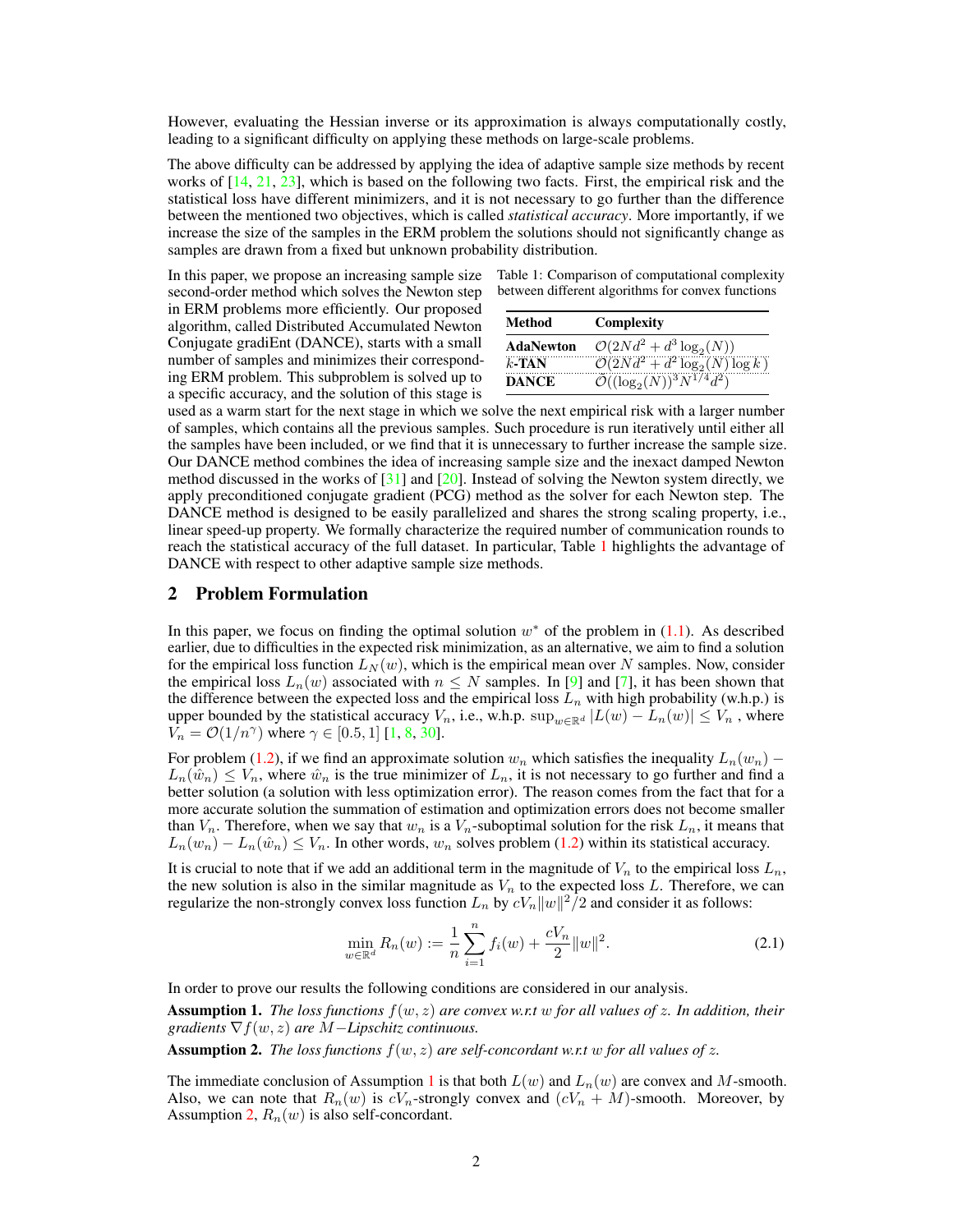#### 3 Distributed Accumulated Newton Conjugate Gradient Method

In order to utilize the important features of ERM, we combine the idea of increasing sample size and the inexact damped Newton method  $[31]$ . In our proposed method, we start with handling a small number of samples, assume  $m_0$  samples. We then solve its corresponding ERM to its statistical accuracy, i.e.  $V_{m_0}$ , using the inexact damped Newton algorithm. In the next step, we increase the number of samples geometrically with rate of  $\alpha > 1$ , i.e.,  $\alpha m_0$  samples. The approximated solution of the previous ERM can be used as a warm start point to find the solution of the new ERM. The sample size increases until it equals the number of full samples.

Consider the iterate  $w_m$  within the statistical accuracy of the set with m samples, i.e.  $S_m$  for the risk  $R_m$ . In DANCE, we increase the size of the training set to  $n = \alpha m$  and use the inexact damped Newton to find the iterate  $w_n$  such that  $R_n(w_n) - R_n(w_n^*) \le V_n$  after  $K_n$  iterations. To do so, we initialize  $\tilde{w}_0 = w_m$  and update the iterates according to the following

$$
\tilde{w}_{k+1} = \tilde{w}_k - \frac{1}{1 + \delta_n(\tilde{w}_k)} v_k,
$$
\n(3.1)

where  $v_k$  is an  $\epsilon_k$ -Newton direction. The outcome of applying (3.1) for  $k = K_n$  iterations is the approximate solution  $w_n$  for the risk  $R_n$ , i.e.,  $w_n := \tilde{w}_{K_n}$ . The favorable descent direction would be the Newton direction  $-\nabla^2 R_n(\tilde{w}_k)^{-1}\nabla R_n(\tilde{w}_k)$ ; however, the cost of computing this direction is prohibitive. Therefore, we use  $v_k$  which is an  $\epsilon_k$ -Newton direction satisfying the condition

$$
\|\nabla^2 R_n(\tilde{w}_k)v_k - \nabla R_n(\tilde{w}_k)\| \le \epsilon_k. \tag{3.2}
$$

As we use the descent direction  $v_k$  which is an approximation for the Newton step, we also redefine the Newton decrement  $\delta_n(\tilde{w}_k)$  based on this modification. To be more specific, we define  $\delta_n(\tilde{w}_k) := (v_k^T \nabla^2 R_n(\tilde{w}_k) v_k)^{1/2}$  as the approximation of (exact) Newton decrement  $(\nabla R_n(\tilde{w}_k)^T \nabla^2 R_n(\tilde{w}_k)^{-1} \nabla R_n(\tilde{w}_k))^{1/2}$ , and use it in the update in (3.1). In order to find  $v_k$  which is an  $\epsilon_k$ -Newton direction, we use Preconditioned CG (PCG).

Note that  $\epsilon_k$  has a crucial effect on the speed of the algorithm. When  $\epsilon_k = 0$ , then  $v_k$  is the exact Newton direction, and the update in  $(3.1)$ is the exact damped Newton step (which recovers the update in Ada Newton algorithm in [21] when the step-length is 1). Furthermore, the number of total iterations to reach  $V_N$ -suboptimal solution for the risk  $R_N$  is **K**, i.e. **K** =  $K_{m_0} + K_{\alpha m_0} + \cdots + K_N$ . Hence, if we start with the it-

#### Algorithm 1 DANCE

1: Initialization: Sample size increase constant  $\alpha$ , initial sample size  $n =$  $m_0$  and  $w_n = w_{m_0}$  with  $\|\nabla R_n(w_n)\| < (\sqrt{2c})V_n$ 2: while  $n \leq N$  do<br>3: Update  $w_m =$ Update  $w_m = w_n$  and  $m = n$ 4: Increase sample size:  $n = \min{\{\alpha m, N\}}$ <br>5: Set  $\tilde{w}_0 = w_m$  and set  $k = 0$ 5: Set  $\tilde{w}_0 = w_m$  and set  $k = 0$ <br>6: **repeat** repeat 7: Calculate  $v_k$  and  $\delta_n(\tilde{w}_k)$  by **Algorithm 2 PCG** 8: Set  $\tilde{w}_{k+1} = \tilde{w}_k - \frac{1}{1 + \delta_n(\tilde{w}_k)} v_k$ 9:  $k = k + 1$ 10: **until** satisfy stop criteria leading to  $R_n(\tilde{w}_k) - R_n(w_n^*) \leq V_n$ 11: Set  $w_n = \tilde{w}_k$ 12: end while

erate  $w_{m_0}$  with corresponding  $m_0$  samples, after K iterations, we reach  $w_N$  with statistical accuracy of  $V_N$  for the whole dataset.

Our proposed method is summarized in Algorithm 1. We start with  $m<sub>0</sub>$  samples, and an initial point  $w_{m_0}$  which is an  $V_{m_0}$  – suboptimal solution for the risk  $R_{m_0}$ . In every iteration of outer loop of Algorithm 1, we increase the sample size geometrically with rate of  $\alpha$  in step 4. In the inner loop of Algorithm 1, i.e. steps 6-10, in order to calculate the approximate Newton direction and approximate Newton decrement, we use PCG algorithm which is shown in Algorithm 2, which the entire dataset is stored across K machines, i.e., each machine stores  $N_i$  data samples such that  $\sum_{i=1}^{K} N_i = N$ . This process repeats till we get the point  $w_N$  with statistical accuracy of  $V_N$ . We now provide the theoretical results for DANCE.

**Theorem 3.1.** *By assuming*  $\alpha = 2$  *and*  $\gamma \in [0.5, 1]$ *, the total number of communication rounds to reach a*  $V_N$  –*suboptimal solution of the full training set is w.h.p.*  $\tilde{\mathcal{T}} = \tilde{\mathcal{O}}(\gamma(\log_2 N)^2 \sqrt{N^{\gamma}} \log_2 N^{\gamma})$ .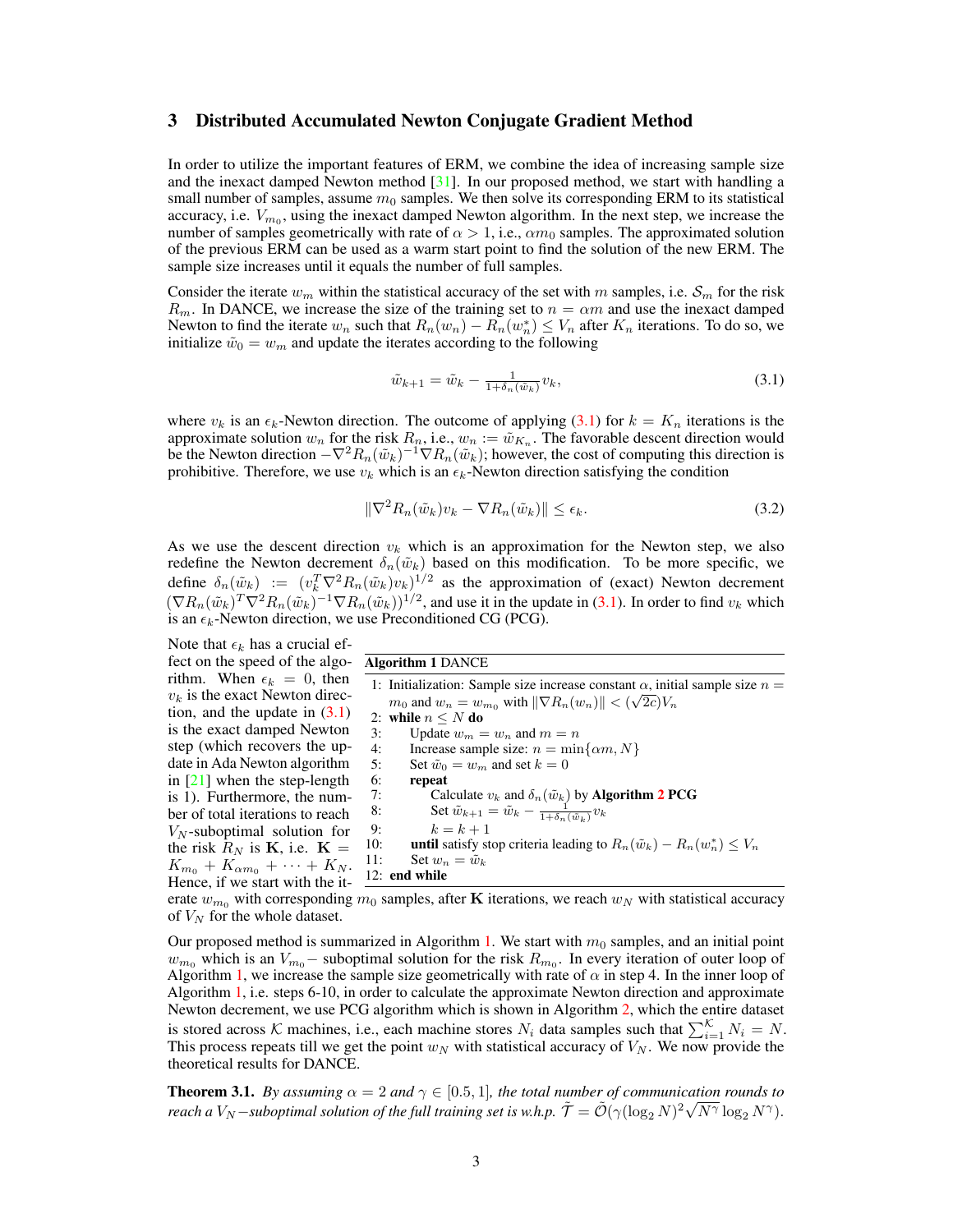Algorithm 2 PCG

1: Master Node: Worker Nodes  $(i = 1, 2, ..., K)$ : 2: **Input:**  $\tilde{w}_k \in \mathbb{R}^d$ ,  $\epsilon_k$ , and  $\mathcal{A}_n$ 3: Let  $H = \nabla^2 R_n(\tilde{w}_k)$ ,  $P = \frac{1}{|A_k|}$  $\frac{1}{|A_n|}$   $\sum$  $i \in \mathcal{A}_n$  $\nabla^2 R_n^i(\tilde{w}_k) + \mu_n I$ 4: *Broadcast:*  $\tilde{w}_k$   $i \in A_n$   $\longrightarrow$  Compute  $\nabla R$  $\stackrel{i}{n}(\tilde{w}_k)$ 5: **Reduce:**  $\nabla R_n^i(\tilde{w}_k)$  to  $\nabla R_n(\tilde{w}_k)$  ←  $($ a) 6: Set  $r_{(0)}^{(0)} = \nabla R_n(\tilde{w}_k), u^{(0)} = s^{(0)} = P^{-1}r^{(0)}$ 7: Set  $v^{(0)} = 0, t = 0$ 8: repeat 9: **Broadcast:**  $u^{(t)}$  and  $v^{(t)}$   $\longrightarrow$  Compute  $\nabla^2 R$ **Broadcast:**  $u^{(t)}$  and  $v^{(t)}$  $\tilde{u}_n^i(\tilde{w}_k)u^{(t)}$  and  $\nabla^2 R_n^i(\tilde{w}_k)v^{(t)}$ 10: **Reduce:**  $\nabla^2 R_n^i(\tilde{w}_k) u^{(t)}$  and  $\nabla^2 R_n^i(\tilde{w}_k) v^{(t)}$  to  $H u^{(t)}$  and  $H v^{(t)}$ 11: Compute  $\gamma_t = \frac{\langle r^{(t)}, s^{(t)} \rangle}{\langle u^{(t)}, H u^{(t)} \rangle}$ 12: Set  $v^{(t+1)} = v^{(t)} + \gamma_t u^{(t)}, r^{(t+1)} = r^{(t)} - \gamma_t H u^{(t)}$ 13: Compute  $\zeta_t = \frac{\langle r^{(t+1)}, s^{(t+1)} \rangle}{\langle r^{(t)}, s^{(t)} \rangle}$  $\langle r^{(t)},s^{(t)}\rangle$ 14: Set  $Ps^{(t+1)} = r^{(t+1)}$ ,  $u^{(t+1)} = s^{(t+1)} + \zeta_t u^{(t)}$ 15: Set  $t = t + 1$ 16: **until**  $||r^{(t+1)}|| \leq \epsilon_k$ 17: **Output:**  $v_k = v^{(t+1)}$ ,  $\delta_n(\tilde{w}_k) = \sqrt{v_k^T H v^{(t)} + \gamma_t v_k^T H u^{(t)}}$ **ERM, gisette ERM, RCV1 ERM, gisette ERM, RCV1**



Figure 1: Performance of different algorithms on a logistic regression problem with rcv1 dataset. In the left two figures, the plot *DANCE\** is the training accuracy based on the entire training set, while the plot *DANCE* represents the training accuracy based on the current sample size.

The rounds of communication for DiSCO in  $[31]^2$  is  $\tilde{\mathcal{T}}_{DisCO} = \tilde{\mathcal{O}}((R_N(w_0) - R_N(w_N^*)) +$  $\gamma(\log_2 N)$ ) $\sqrt{N^{\gamma}} \log_2 N^{\gamma}$ ) where  $\gamma \in [0.5, 1]$ . Comparing these bounds shows that the communication complexity of DANCE is independent of the choice of initial variable  $w_0$  and the suboptimality  $R_N(w_0) - R_N(w_N^*)$ , while the overall communication complexity of DiSCO depends on the initial suboptimality. In addition, implementation of each iteration of DiSCO requires processing all the samples in the dataset, while DANCE only operates on an increasing subset of samples at each phase. Therefore, the computation complexity of DANCE is also lower than DiSCO for achieving the statistical accuracy of the training set.

Theorem 3.2. *The total complexity of DANCE Algorithm in order to reach a point with the statistical accuracy of*  $V_N$  *of the full training set is w.h.p.*  $\tilde{\mathcal{O}}((\log_2(N))^3 N^{1/4} d^2)$ .

All in all, the theoretical results highlight that DANCE is more efficient than DiSCO in terms of communication, and has lower complexity than previous adaptive sample size methods (see Table 1).

#### 4 Numerical Experiments

In this section, we present numerical experiments on several large datasets to show that our DANCE algorithm can outperform other considered methods on solving both convex and non-convex problems. For the convex case, we use logistic regression model for binary classification tasks with *rcv1* and *gisette* [11] datasets.

In Figure 1, we observe consistently that DANCE has a better performance over the other two methods from the beginning stages. Both training and test accuracy for DANCE converges to optimality after processing a small number of samples. This observation suggests that DANCE finds a good initial solution and updates it over time. Compared with

<sup>&</sup>lt;sup>2</sup>In order to have fair comparison, we put  $f = R_N$ ,  $\epsilon = V_N$ , and  $\lambda = cV_N$  in their analysis, and also the constants are ignored for the communication complexity.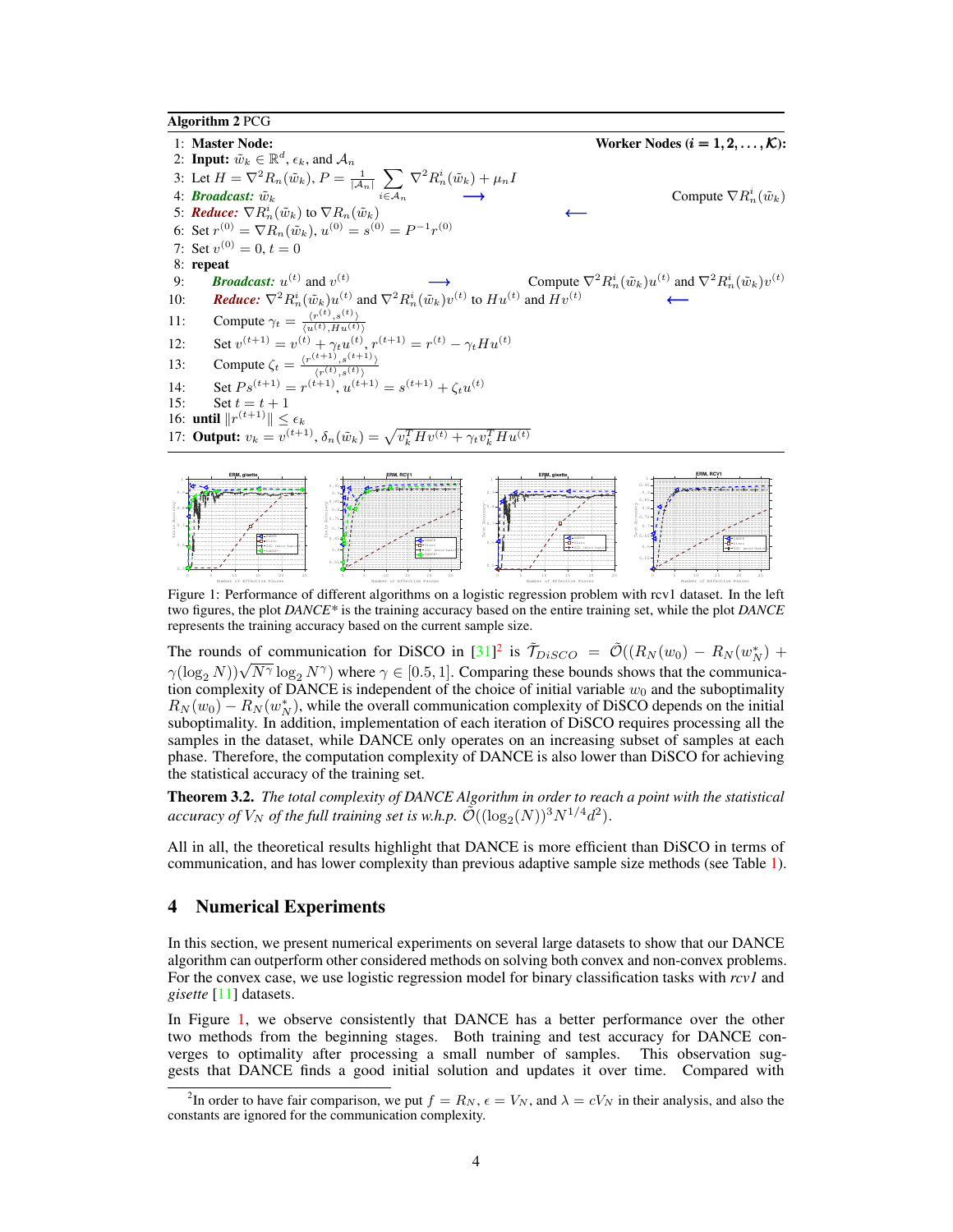DiSCO, our restarting approach helps to reduce computational cost for the first iterations.

Moreover, we demonstrate that our DANCE method shares a strong scaling property. As shown in Figure 2, whenever we increase the number of nodes, we obtain acceleration towards optimality. We use the starting batchsize from 256 upto 4096, and the speed-up compared to the serial run (1 node) is reported. It indicates that as we increase the batchsize, the speed-up becomes closer to ideal linear speed-up. The advantage of the setting is to utilize the large batch over multiple nodes efficiently but not sacrifice the convergence performance. Regarding first order methods like SGD, it is hard to achieve nice linear scaling since the small batch is often required, which makes the computation time to be comparable with communication cost.



Figure 2: Performance of DANCE w.r.t. different number of nodes.

#### 5 Acknowledgements

This work was partially supported by National Science Foundation grants CCF-1618717, CMMI-1663256 and CCF-1740796.

#### References

- [1] Peter L Bartlett, Michael I Jordan, and Jon D McAuliffe. Convexity, classification, and risk bounds. *Journal of the American Statistical Association*, 101(473):138–156, 2006.
- [2] Amir Beck and Marc Teboulle. A fast iterative shrinkage-thresholding algorithm for linear inverse problems. *SIAM journal on imaging sciences*, 2(1):183–202, 2009.
- [3] Albert S Berahas, Majid Jahani, and Martin Takáč. Quasi-newton methods for deep learning: Forget the past, just sample. *arXiv preprint arXiv:1901.09997*, 2019.
- [4] Albert S Berahas, Jorge Nocedal, and Martin Takác. A multi-batch l-bfgs method for machine learning. In *Advances in Neural Information Processing Systems*, pages 1055–1063, 2016.
- [5] Albert S Berahas and Martin Takáč. A robust multi-batch l-bfgs method for machine learning. *arXiv preprint arXiv:1707.08552*, 2017.
- [6] Raghu Bollapragada, Richard H Byrd, and Jorge Nocedal. Exact and inexact subsampled newton methods for optimization. *IMA Journal of Numerical Analysis*, 2016.
- [7] Léon Bottou. Large-scale machine learning with stochastic gradient descent. In *Proceedings of COMPSTAT'2010*, pages 177–186. Springer, 2010.
- [8] olivier Bousquet. *Concentration Inequalities and Empirical Processes Theory Applied to the Analysis of Learning Algorithms*. PhD thesis, Biologische Kybernetik, 2002.
- [9] Olivier Bousquet and Léon Bottou. The tradeoffs of large scale learning. In *Advances in Neural Information Processing Systems 20*, pages 161–168, 2008.
- [10] Richard H. Byrd, S. L. Hansen, Jorge Nocedal, and Yoram Singer. A stochastic quasi-Newton method for large-scale optimization. *SIAM Journal on Optimization*, 26(2):1008–1031, 2016.
- [11] Chih-Chung Chang and Chih-Jen Lin. LIBSVM: A library for support vector machines. *ACM Transactions on Intelligent Systems and Technology*, 2:27:1–27:27, 2011. Software available at http://www.csie.ntu.edu.tw/~cjlin/libsvm.
- [12] Aaron Defazio, Francis Bach, and Simon Lacoste-Julien. Saga: A fast incremental gradient method with support for non-strongly convex composite objectives. In *Advances in Neural Information Processing Systems 27*, pages 1646–1654, 2014.
- [13] Dmitriy Drusvyatskiy, Maryam Fazel, and Scott Roy. An optimal first order method based on optimal quadratic averaging. *SIAM Journal on Optimization*, 28(1):251–271, 2018.